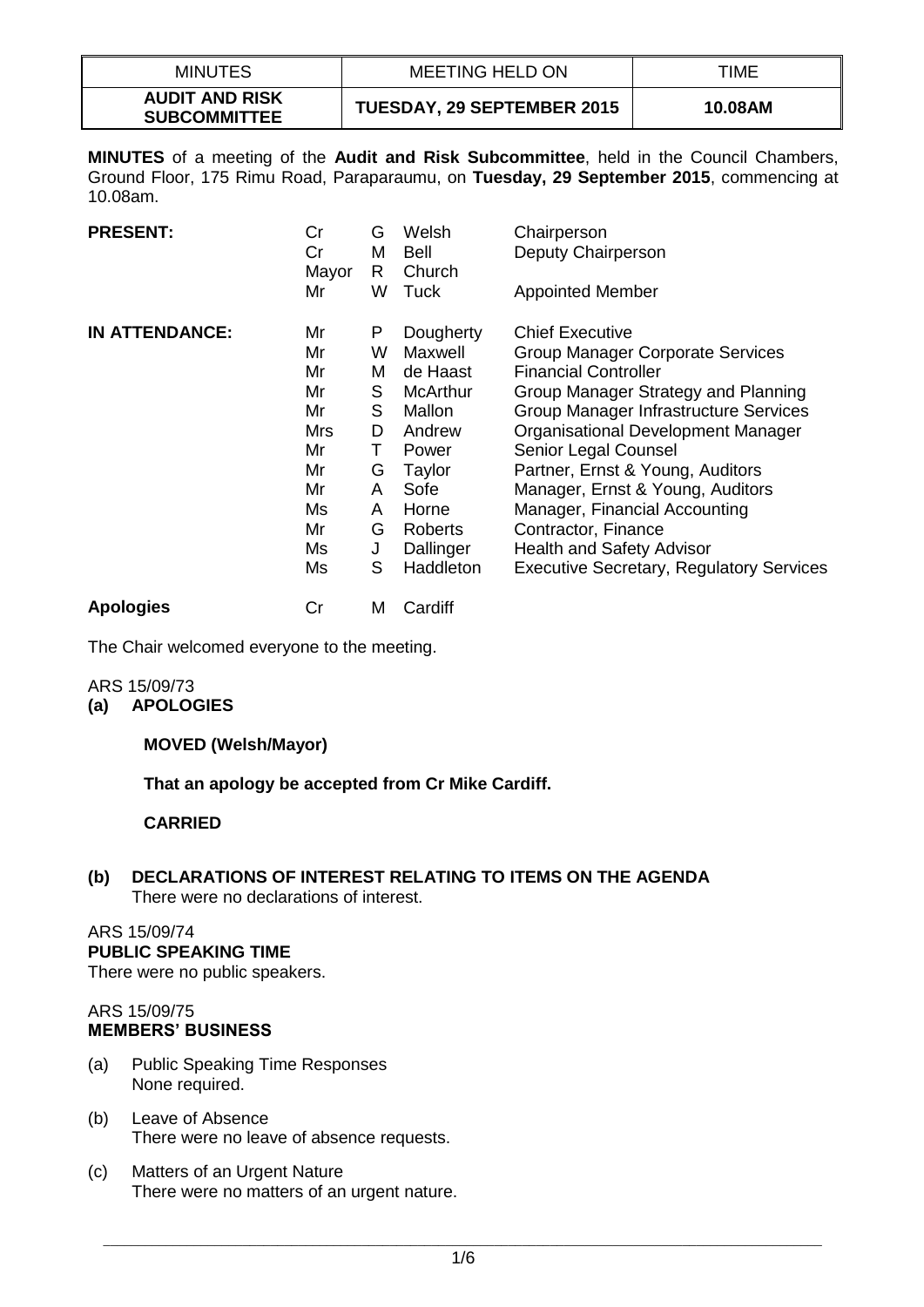| <b>MINUTES</b>                               | MEETING HELD ON            | TIME    |
|----------------------------------------------|----------------------------|---------|
| <b>AUDIT AND RISK</b><br><b>SUBCOMMITTEE</b> | TUESDAY, 29 SEPTEMBER 2015 | 10.08AM |

#### ARS 15/09/76 **CLOSING REPORT FROM AUDIT FOR THE YEAR ENDED 30 JUNE 2015 (Corp-15-1710)**

Mark de Haast, Financial Controller, opened the discussion and Grant Taylor, Partner, Ernst & Young and Ahmed Sofe, Manager, Ernst & Young spoke to the report.

It was requested that:

- 'Guru' be removed from K Gurunathan listed in Note 30 (remuneration and employees); and
- 'Operating expenses' be included in Note 34 (major variances from budget).

### **MOVED (Mayor/Tuck)**

**That the Audit and Risk Subcommittee receives the Closing Audit Report from Ernst & Young and notes that there are no significant accounting issues that have not been agreed and adjusted in the draft financial statements.**

**That the Audit and Risk Subcommittee receives the draft financial overview, the draft financial statements and the draft annual report disclosure statement for consideration.**

**That the Audit and Risk Subcommittee notes that subject to any change requests, the draft financial overview, the draft financial statements and the draft annual report disclosure statement will be included in the draft 2014/15 Annual Report for consideration by the Corporate Business Committee at its next meeting on 8 October 2015.**

### **CARRIED**

#### ARS 15/09/77 **AUDIT REPORT TO MANAGEMENT FOR THE YEAR ENDED 30 JUNE 2015 (Corp-15-1711)**

Mr Taylor spoke to report.

### **MOVED (Welsh /Bell)**

**That the Audit & Risk Subcommittee receives Ernst & Young's Report on Control Findings for the year ended 30 June 2015 and notes that Council agrees with the seven internal control recommendations.** 

**That the Audit and Risk Subcommittee notes that action plans are being implemented to remedy these control findings and progress updates will be provided at each Audit and Risk Subcommittee meeting.**

**That the Audit & Risk Subcommittee notes the progress to address the ITGC issues raised by Ernst & Young.** 

**CARRIED**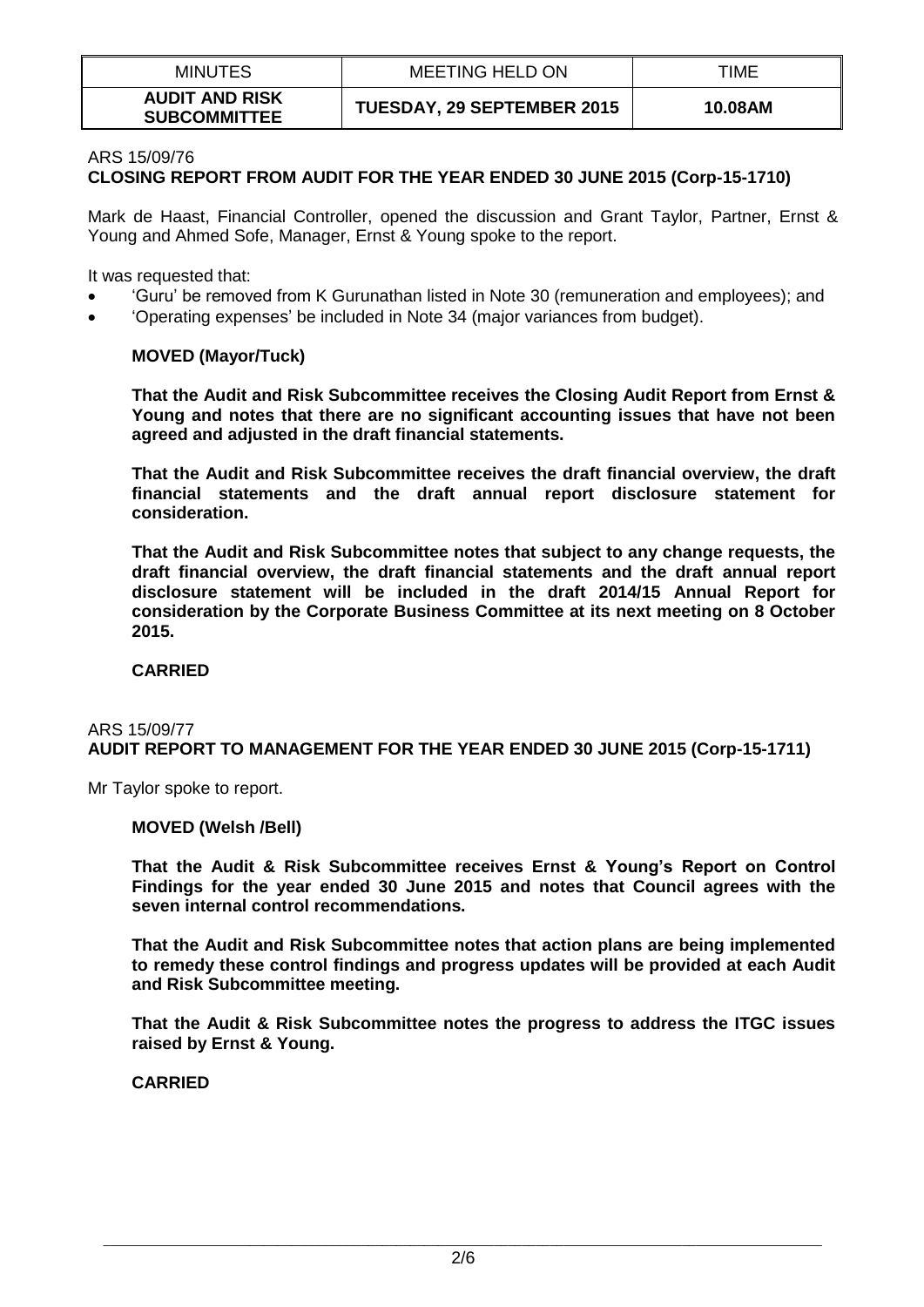| <b>MINUTES</b>                               | <b>MEETING HELD ON</b>            | TIME    |
|----------------------------------------------|-----------------------------------|---------|
| <b>AUDIT AND RISK</b><br><b>SUBCOMMITTEE</b> | <b>TUESDAY, 29 SEPTEMBER 2015</b> | 10.08AM |

#### ARS 15/09/78

# **HEALTH AND SAFETY ANNUAL REPORT: 1 JULY 2014 – 30 JUNE 2015 (CE-15-1695)**

Dianne Andrew, Organisational Development Manager, spoke to the report.

#### **MOVED (Welsh/Mayor)**

**That the Audit and Risk Subcommittee notes the Health and Safety Annual Report for 1 July 2014 – 30 June 2015.**

#### **CARRIED**

### ARS 15/09/79 **OUTLINE OF THE STATUS OF COUNCIL BYLAWS (SP-15-1705)**

Stephen McArthur, Group Manager Strategy & Planning, spoke to the report. This was a new report that the Chief Executive requested be put on this Subcommittee's agenda to ensure there was clarity around when bylaw reviews are required. .

It was agreed that an extra column would be added to the report to indicate when each bylaw was due to go through the community consultation process.

New bylaws were required to be reviewed after a period of five years. After bylaws have been reviewed, for the first time, they are then valid for ten years from the time of review.

#### **MOVED (Bell/Tuck)**

**That the Audit and Risk Subcommittee note the current status of the Council bylaws.** 

#### **CARRIED**

#### ARS 15/09/80

**AUDITOR-GENERAL'S REPORT ON LOCAL AUTHORITIES' CONSULTATION DOCUMENTS FOR 2015/35 LONG TERM PLANS (Corp-15-1715)**

Mark de Haast spoke to the report.

#### **MOVED (Welsh/Tuck)**

**That the Audit and Risk Subcommittee note the matters raised by the Office of the Auditor-General in its report on 'Consulting the community about local authorities' 10 year plans'.**

**That the Audit and Risk Subcommittee note the matters raised by the Office of the Auditor-General in its report did not include any specific views or data on the Kapiti Coast District Council.**

### **CARRIED**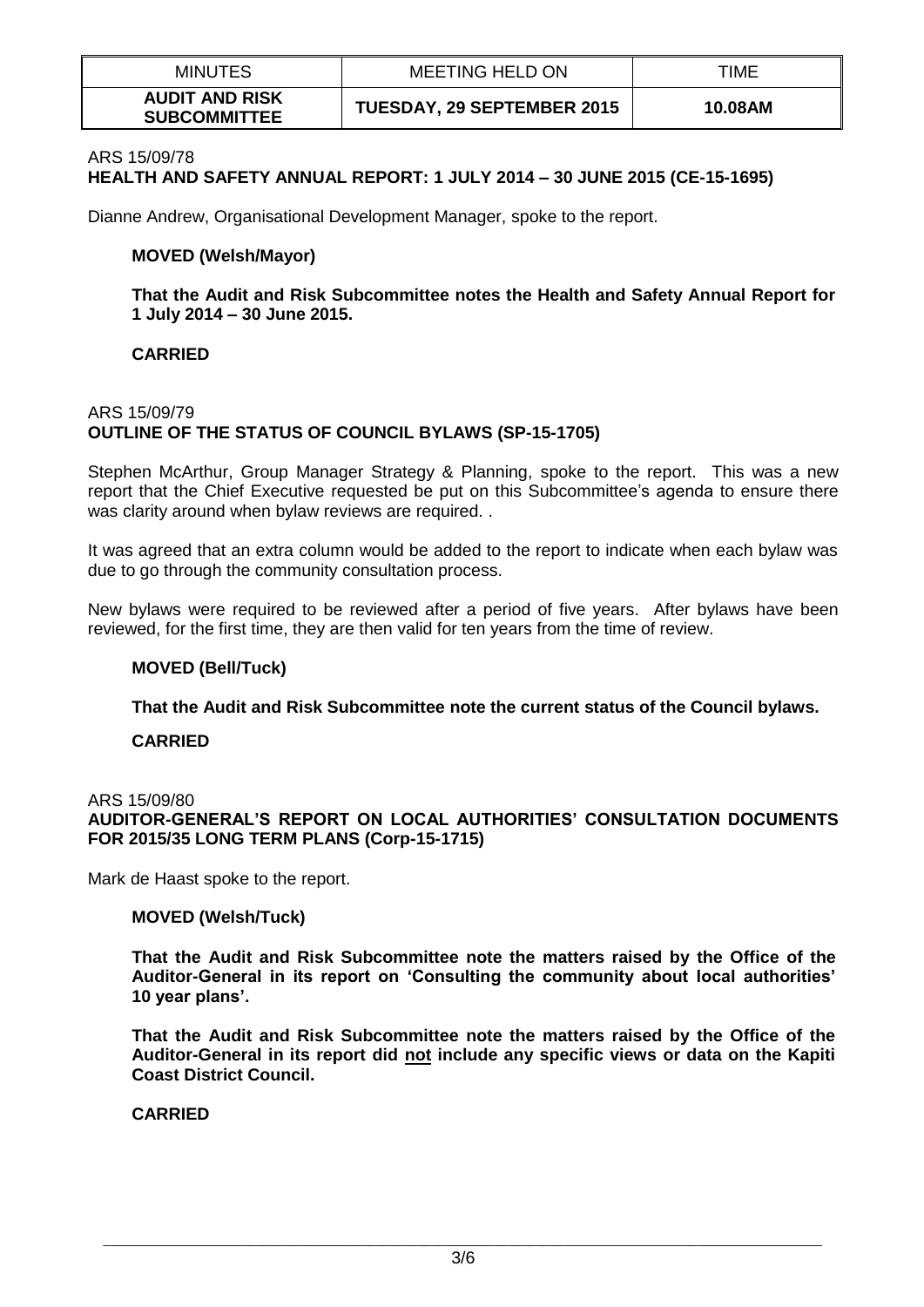| <b>MINUTES</b>                               | <b>MEETING HELD ON</b>            | TIME    |
|----------------------------------------------|-----------------------------------|---------|
| <b>AUDIT AND RISK</b><br><b>SUBCOMMITTEE</b> | <b>TUESDAY, 29 SEPTEMBER 2015</b> | 10.08AM |

#### ARS 15/09/81 **CONFIRMATION OF MINUTES**

### **MOVED (Mayor/Bell)**

**That the Audit and Risk Subcommittee minutes of 6 August 2015 are accepted as a true and correct record.** 

**CARRIED**

### ARS 15/09/82 **PUBLIC EXCLUDED RESOLUTION**

### **MOVED (Welsh/Mayor)**

### **That the Audit & Risk Subcommittee move into a Public Excluded meeting:**

# **PUBLIC EXCLUDED RESOLUTION**

**That, pursuant to Section 48 of the Local Government Official Information and Meetings Act 1987, the public now be excluded from the meeting for the reasons given below, while the following matters are considered:**

- **Quarterly Update on Statutory Compliance Issues and Investigations (SP-15-1583)**
- **Weathertight Claims – Update as at 30 August 2015 (RS-15-1554)**
- **Update on Current Legal Proceedings**
- **Confirmation of Public Excluded Minutes: 6 August 2015**

**The general subject of each matter to be considered, while the public are excluded, the reason for passing this resolution in relation to each matter, and the specific grounds under Section 48(1) of the Local Government Official Information and Meetings Act 1987, for the passing of this resolution are as follows:**

| General subject of each<br>matter to be considered                                                       | Reason for passing this<br>resolution in relation to each<br>matter                                                                                                                                                                                                                                                                                                                             | Grounds under<br>Section 48(1) for the<br>passing of this<br>resolution                                                                                                                                                                           |
|----------------------------------------------------------------------------------------------------------|-------------------------------------------------------------------------------------------------------------------------------------------------------------------------------------------------------------------------------------------------------------------------------------------------------------------------------------------------------------------------------------------------|---------------------------------------------------------------------------------------------------------------------------------------------------------------------------------------------------------------------------------------------------|
| <b>Quarterly Update on</b><br><b>Statutory Compliance Issues</b><br>and Investigations<br>$(SP-15-1583)$ | Section $7(2)(a)$ – to protect the<br>privacy of natural persons.<br>Section $7(2)(f)(i) -$ to maintain<br>the effective conduct of public<br>affairs through the free and<br>frank expression of opinions by<br>or between or to members or<br>officers or employees of any<br>local authority, or any persons to<br>whom section 2(5) of this Act<br>applies, in the course of their<br>duty. | $48(1)(a)$ : That the public<br>conduct of the whole or<br>the relevant part of the<br>proceedings of the<br>meeting would be likely<br>to result in the<br>disclosure of<br>information for which<br>good reason for<br>withholding would exist. |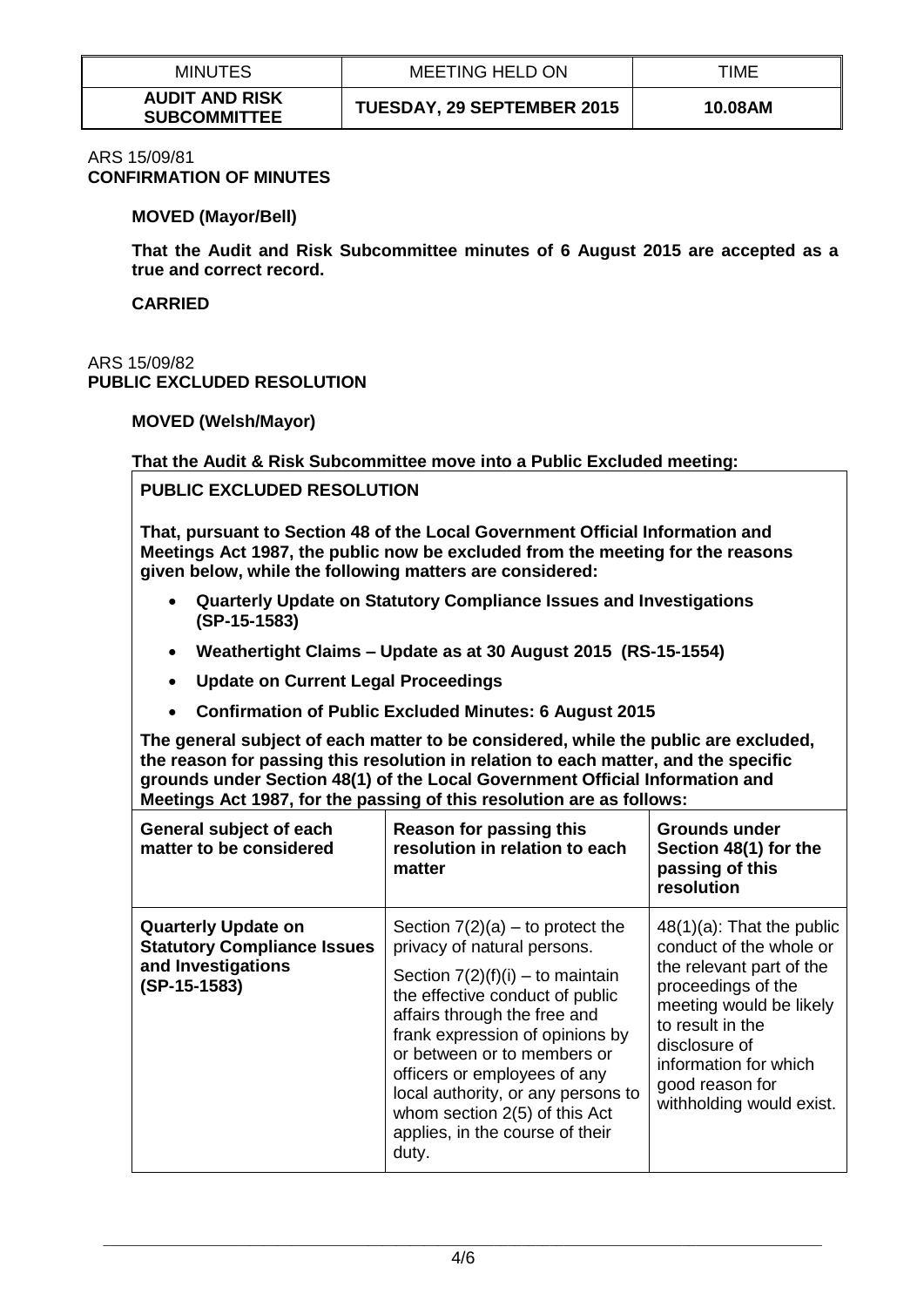| <b>MINUTES</b>                                                                    | <b>MEETING HELD ON</b> |                                                                                                                                                                                                                                                                                                                                  | <b>TIME</b>                                                                                                                                                                                                                                       |
|-----------------------------------------------------------------------------------|------------------------|----------------------------------------------------------------------------------------------------------------------------------------------------------------------------------------------------------------------------------------------------------------------------------------------------------------------------------|---------------------------------------------------------------------------------------------------------------------------------------------------------------------------------------------------------------------------------------------------|
| <b>AUDIT AND RISK</b><br><b>SUBCOMMITTEE</b>                                      |                        | TUESDAY, 29 SEPTEMBER 2015                                                                                                                                                                                                                                                                                                       | 10.08AM                                                                                                                                                                                                                                           |
| <b>Weathertight Claims -</b><br>Update as at 30 August 2015<br>(RS-15-1554)       |                        | Section $7(2)(i)$ – to enable any<br>local authority holding the<br>information to carry on, without<br>prejudice or disadvantage,<br>negotiations.                                                                                                                                                                              | $48(1)(a)$ : That the public<br>conduct of the whole or<br>the relevant part of the<br>proceedings of the<br>meeting would be likely<br>to result in the<br>disclosure of<br>information for which<br>good reason for<br>withholding would exist. |
| <b>Update on Current Legal</b><br><b>Proceedings</b>                              |                        | Section $7(2)(g)$ – to maintain<br>legal professional privilege.                                                                                                                                                                                                                                                                 | $48(1)(a)$ : That the public<br>conduct of the whole or<br>the relevant part of the<br>proceedings of the<br>meeting would be likely<br>to result in the<br>disclosure of<br>information for which<br>good reason for<br>withholding would exist. |
| <b>Confirmation of Public</b><br><b>Excluded Minutes:</b><br><b>6 August 2015</b> |                        | Section $7(2)(a)$ – to protect the<br>privacy of natural persons.<br>Section $7(2)(f)(i) -$ to maintain<br>the effective conduct of public<br>affairs through the free and frank<br>expression of opinions by or<br>between or to members or<br>officers or employees of any<br>local authority  in the course of<br>their duty. | $48(1)(a)$ : That the public<br>conduct of the whole or<br>the relevant part of the<br>proceedings of the<br>meeting would be likely<br>to result in the<br>disclosure of<br>information for which<br>good reason for<br>withholding would exist. |

# **CARRIED**

The meeting went into public excluded session at 11.13am

*The meeting came out of public excluded session at 11.57pm*

The report, appendix and resolutions to report SP-15-1583 was released into the public arena

### **Quarterly Update on Statutory compliance Issues and Investigations (SP-15-1583)**

### **MOVED (Bell/Welsh)**

**That the Audit and Risk Subcommittee note there were no statutory compliance issues associated with legislative compliance declarations for the second, third and fourth quarters of the 2014/15 year.**

**That the Audit and Risk Subcommittee note the current status of the Ombudsman investigations.**

**That the Audit and Risk Subcommittee note the status of the Council's legal compliance for the second, third and fourth quarters of the 2014/15 year.**